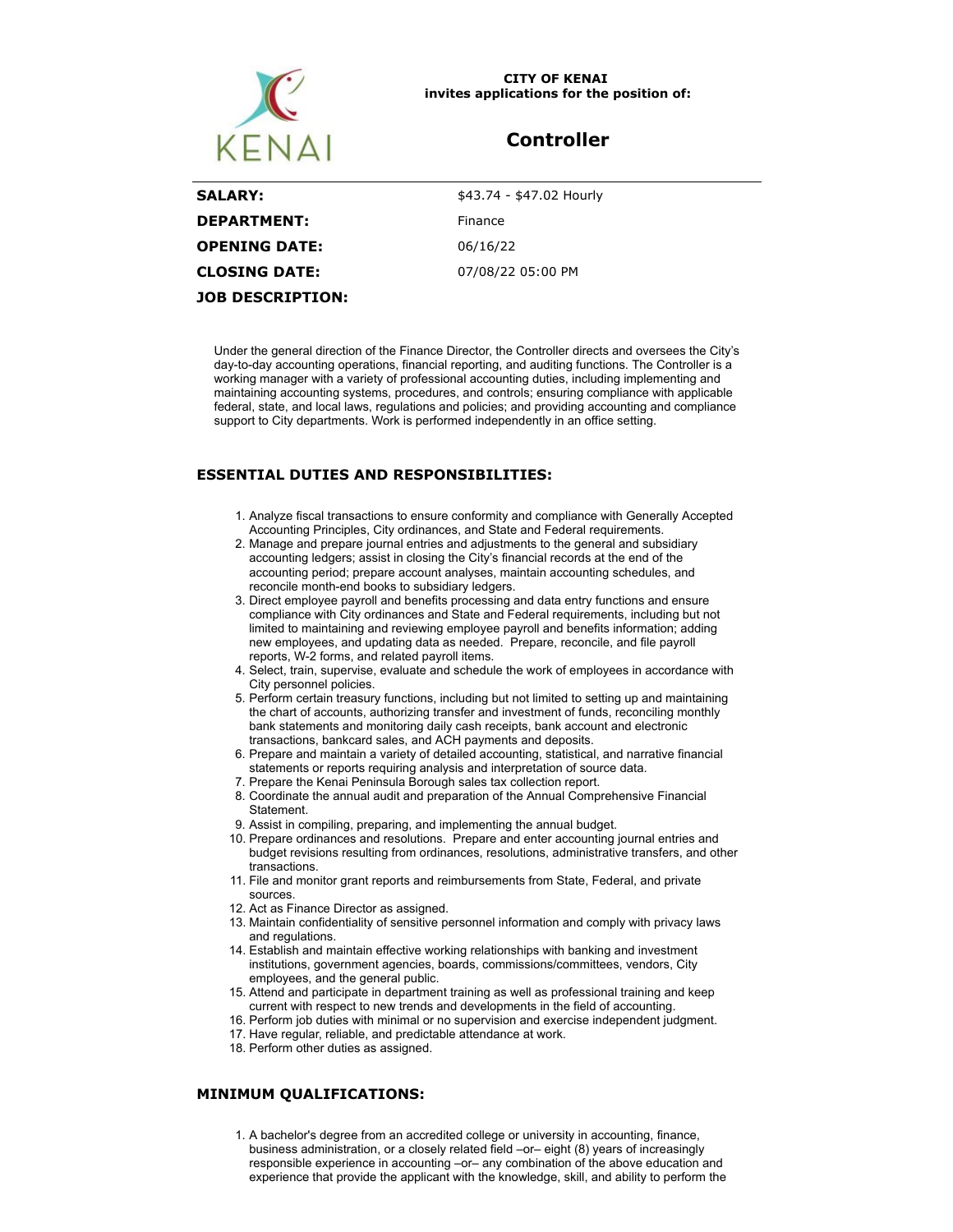essential job functions, including advanced knowledge of budgetary, accounting and reporting systems; Governmental Accounting, Auditing, and Financial Reporting (GAAFR); generally accepted accounting principles (GAAP); and the Governmental Accounting Standards Board (GASB).

- 2. Four (4) years of professional experience in accounting or financial management.
- 3. The applicant (or employee after hire) must pass a background check, including a criminal background check and credit report in accordance with the Fair Credit Reporting Act (FCRA).

### **DESIRABLE QUALIFICATIONS:**

- 1. Municipal governmental accounting experience.
- 2. Public accounting experience.
- 3. Designation as a Certified Public Accountant (CPA), Certified Management Accountant (CMA), Certified Public Finance Officer (CPFO), or Certified Internal Auditor (CIA).
- 4. Three (3) years of supervisory experience.

**WORKING ENVIRONMENT** The work environment is typically in an indoor office setting, adequately heated, lighted, and ventilated.

**PHYSICAL DEMANDS** While performing the duties of this job, the employee is frequently required to use hands and fingers dexterously (*e.g.*, operate computers, telephones, photocopiers, keyboards, scanners, and other general office equipment); to communicate orally in person and on the telephone; is regularly required to sit, stand, walk, stoop, crouch, bend, lift, and reach with hands and arms. The employee must occasionally exert up to 40 pounds of force, and must occasionally use step ladders up to 2-3 feet in height. Specific vision requirements include close, distance and peripheral vision, the ability to adjust focus, and the ability to judge distances and spatial relationships. The employee must be able to hear and to talk and communicate verbally in person as well as on a telephone.

**MISCELLANEOUS INFORMATION** The City of Kenai is an equal opportunity employer. Employment is based on qualifications free of personal and political considerations, with equal opportunity for all with no discrimination on the basis of race, color, religion, sex, national origin, age, disability, marital status, changes in marital status, pregnancy, parenthood, genetic information or any other basis prohibited by law.

APPLICATIONS MAY BE FILED ONLINE AT: [http://www.kenai.city](http://www.kenai.city/)

Position #00178 CONTROLLER  $\overline{C}$ 

210 Fidalgo Ave Kenai, AK 99611 (907) 283-8223

[ccunningham@kenai.city](mailto:ccunningham@kenai.city)

### **Controller Supplemental Questionnaire**

- \* 1. Do you possess a bachelor's degree from an accredited college or university in accounting, finance, business administration, or a closely related field –or– eight (8) years of increasingly responsible experience in accounting –or– any combination of the above education and experience that provide the applicant with the knowledge, skill, and ability to perform the essential job functions, including advanced knowledge of budgetary, accounting and reporting systems; Governmental Accounting, Auditing, and Financial Reporting (GAAFR); generally accepted accounting principles (GAAP); and the Governmental Accounting Standards Board (GASB). If yes, please explain.
- \* 2. Do you have four (4) years of professional experience in accounting or financial management? If yes, please explain.
- \* 3. Do you have municipal governmental accounting experience? If yes, please explain.
- \* 4. Do you have public accounting experience? If yes, please explain.
- \* 5. Do you possess designation as a Certified Public Accountant (CPA), Certified Management Accountant (CMA), Certified Public Finance Officer (CPFO), or Certified Internal Auditor (CIA)? If yes, please explain.